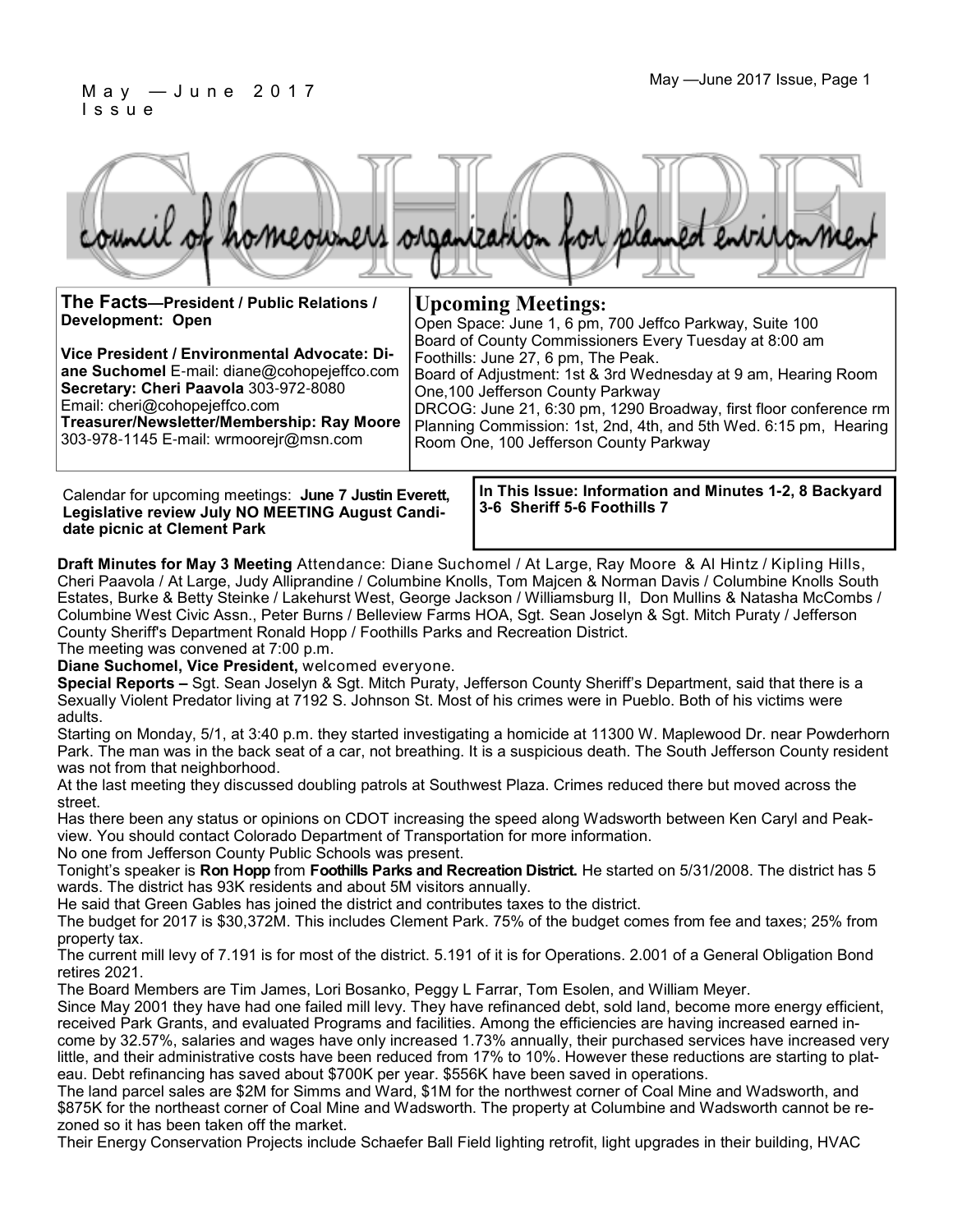upgrades, Solar PC System at The Edge, Heat Recovery System at The Edge and The Ridge, irrigation control improvements, and energy miser technology.

Their Park Grants have covered 80% of their projects plus contributions from HOAs. They have also had 13 community playground built. They have a \$4.355M grant for Clement Park. Although the needed improvements for Clement Park will cost \$9M.

Program and facility evaluations includes all revenue and expenditures at each facility. It does not include debt. They have an extensive spreadsheet. The only items that do not make money are parks and pools. But these items benefit the community and are covered by taxes.

Their 15 year forecast estimate expenditures will increase by 2.5 - 4% annually. Capital equipment will need to be replaced starting in 2018. At the current rates, they would have to cut services in 2020.

Enhanced services include irrigation improvements and native, non-irrigated improvements in parks. Capital repairs and equipment needs will be more than \$40M over the next 10 years.

They are exploring a mill levy increase. They hired a Public Opinion Strategies who did surveys. They have 2 proposals - \$2.15M or \$3.25M. The decision will be made at the end of July and be on the ballot in Nov. 2017. They are leaning towards the 2.75 mill levy increase with a 9 year life. It will be a mail ballot. It should generate \$3M annually. It will cost residents \$1.82 per month per \$100K property value.

Foothills Parks and Recreation District cannot advocate for themselves; they can only present the facts. They are hoping to get a Community Group that will advocate for the mill levy. If you want to be part of the Citizen's Committee, let Ron know. He can put you in touch. For more information, go to www.ifoothills.org.

Do you have many Silver Sneakers Programs? Yes.

We heard that the Summerset Festival has been cancelled. This is not part of Foothills Parks and Recreation District. They were impacted several years ago by liquor rule changes that said that people could not walk around the Festival with alcohol. They may be reducing it to 1 day.

Someone wanted to thank Mike Hanson for the sports program.

What is happening on the east side of Clement Park? They are working on the interactive water feature and grading the soccer field which includes new irrigation.

When will the Canopies be replaced on the docks? That is in phase C which is next year.

**It was moved that COHOPE write a letter of support for the mill levy increase. We need to know when the decision is made first. We can vote on this next month.**

**Reports from Officers** Roll Call was taken. We had 11 members present and had a quorum. We do not have a President.

**Ray Moore, Treasurer,** was present. We have \$2,090.24. The Aug. picnic shelter will be reserved.

**Cheri Paavola, Secretary,** was present. The Minutes for April were approved.

**Diane Suchomel, Vice President,** was present.

The following are **Community Meetings.**

17-106326 for Lockheed Martin's Waterton campus. They want to combine the existing PD into 1 ODP including a parcel they are buying.

17-108087 for Meadowbrook Heights 2. Tonight is the second meeting. The last meeting was cancelled because too many people showed up. They want to change the 86 small lots with small ranch style homes on what was 51 lots. The access road has been changed to W. Chatfield.

The following is a **Pre-Application meeting.** For 5564 S. Lee St. It is a rezone to change to assisted living with 8 - 10 beds from a single family home.

The following is for **Rezoning.** 17-123270 for Ken Caryl and Deer Creek ODP. The PC meeting is tonight. The Board of County Commissioners meeting is 5/30.

The Jefferson County Liquor License hearing is 5/4. It is for a transfer of ownership to Golden Hopportunity for 7979 and 7980 S Depew St.

Diane attended the Board of County Commissioners meeting for West Coal Mine Ave. (across from Fun City) named Coal Mine Ave Brewing Co. They apparently will allow Service Dogs inside the building, but no other dogs will be allowed inside. It was approved. The number of dogs allowed at a time is 20. It should open later this year. Owners have to stay outside with their dogs. The dogs have to stay outside at all times. There will be 2 patios, 1 with and 1 without dogs. The dogs have to be registered, licensed, and vaccinated. The plan specifies that the business will close by 10:00 p.m. They have a Brew Pub license. They do not have a kitchen. They plan to have snacks brought in. The space for dogs is 2,000 sq. ft. They are working on another business plan.

Our speaker for June is State Rep. Justin Everett and maybe State Sen. Andy Kerr. We will not have a meeting in July. Aug. is our Picnic in Clement Park. Public Trustee Margaret Chapman has been invited to speak at our Sept. meeting to discuss foreclosures.

**Old Business** The position of President for COHOPE is still open.

New Business / Announcements None.

We adjourned at 8:53 p.m.—*Cheri Paavola*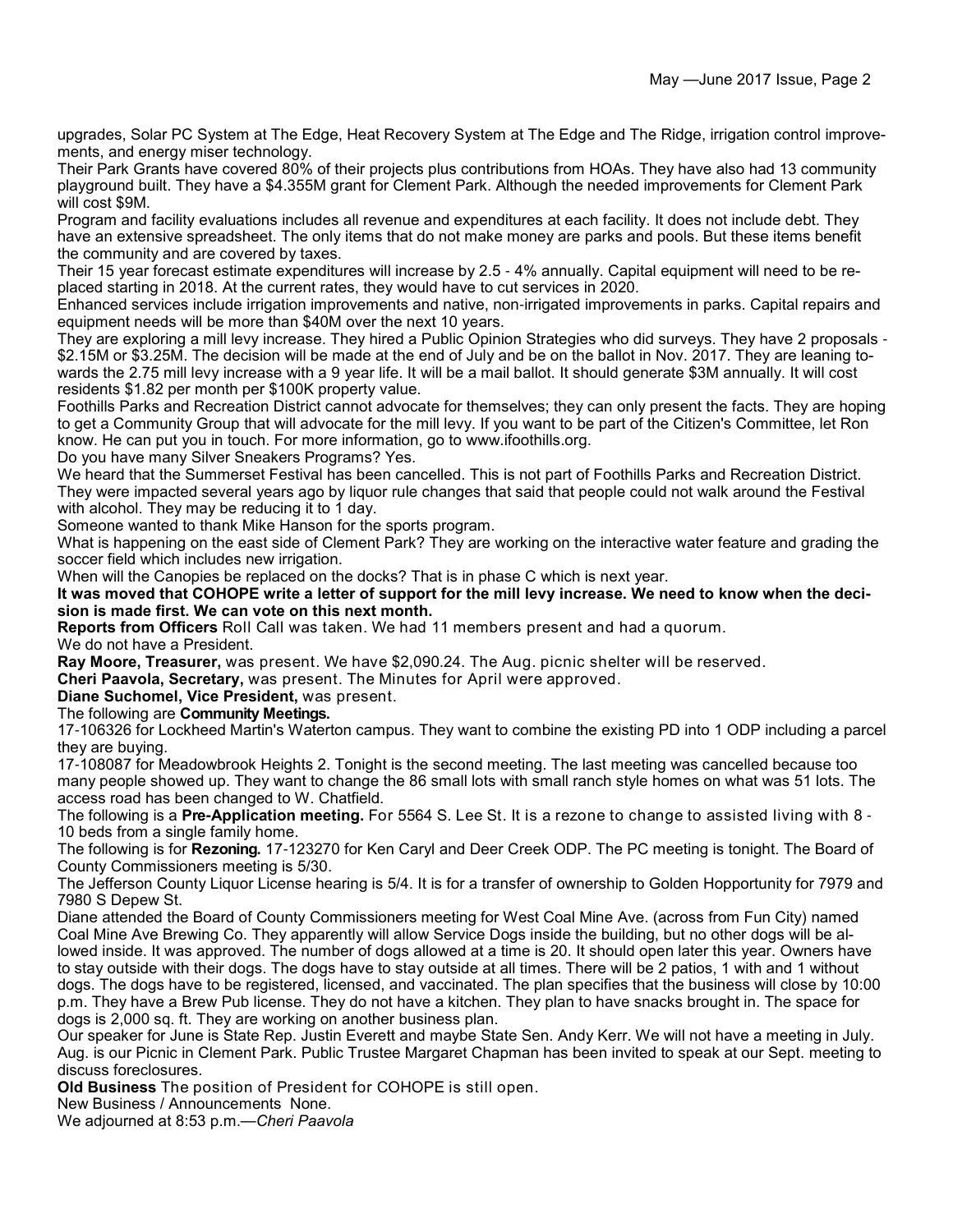# **THE BACKYARD**

## Columbine Hills News

**President's Corner** — What do you think folks? Can we avoid the May snow storm that wreaks havoc on our gardens? You know the adage here – don't set out your plants until after Mother's Day. I need to be creative and figure out a way to cover my raised boxes to protect young plants from that turn in the weather – any good ideas on how to do that? I did note that a lot of us have activated our sprinkler systems early this year because of the dry conditions. I do believe there's a county policy about watering during the daylight hours. Watering between 0800 and 1700 [oops 5 p.m.] can lead to wasting water in that some of it evaporates during the day or is blown away with the wind. It makes good sense to water after dusk and before dawn. We did hear from some neighbors via snail mail about some issues that are troublesome. One person mentioned the quality and quantity of fireworks that get shot off over the 4th of July holidays. I know you know that all exploding fireworks that leave the ground are illegal in Colorado. But we were reminded that animals and people that are susceptible to the loud noise are bothered by them. Listen, I'm not against celebrating our independence, but when those displays happen well after 2200 [ahem, sorry again – 10 p.m.] and they wake me up seven nights straight, then we have gone overboard. We will be taking up the yard of the month again here soon. Get that plant food down and trim up those bushes to be in the running. The CHCA will once again be driving through the neighborhood looking for exceptional yards and I get the privilege to hand out \$25 certificates for Summer Blooms in our own neighborhood.

I look at newsletters from other neighborhoods and one I recently saw had a "recipe of the month". I thought that was clever! I'm willing to try it for us. So, if you have a tested and true winner please type it up and send it to our PO Box or make a digital record and send it to my e-mail and we'll get it posted and give you the recognition.

Be watching elsewhere in the newsletter for announcements of special happenings. As always if you wish to inform us of a very special event send it via mail or e-mail and we'll do our best to get it printed.— *Randy Montgomery, CHCA president, rmontgomery@frcs.org*

*From* **CHICA BOARD MEETING, April 8, 2017**—Meeting called to order at 9:07 a.m., at St Philip Church. Officers present: Randy Montgomery, Don Hochhalter, Jennifer Gerdes Board Members present: Ruth Severns, Ralph Miller, Steve DeMarco Community Members present: Wenda Hoff

Treasurer Report: 225+ current members

**Old Business:** Columbine Hills streets being resurfaced to be complete in June. Road work on Chatfield to start in May. Safeway building is going to be demoed but no specific info on that.

**New Business:** Spring Fling/Meet and Greet – May 20 – Board members will be meeting community members and handing out popsicles and will have lemonade and water from 12 p.m. - 2 p.m.

Dumpster Day – We will have 3 trucks and the date was June 17 but Lies did not have that date available. Date will now be June 24th from 8-11 or until the trucks are full. When the trucks are full that is it!

Yard of the month – Randy motioned to get \$25 gift cards for the give a ways which will amount to \$200. Meeting was adjourned at 10:07 a.m.

## **Columbine Knolls Voice**

*From* **March 15th 2017 Board Meeting** Meeting was called to order at 7:03 pm.

Board members in attendance: Matt Hale, Larry Wambsganss, Lee Woodbury, Tony Tierney, Judy Alliprandine, Birgit Whitelaw, Skip Wilcox Absent: Steve Hantelman, Nathalie McClish

Approval of February minutes: Approved, with one revision to include the June 10 Clean Up Day in the list of Special Events & Programs

**Committee reports Membership**—Skip - 286 current members. Next Monday is the printing deadline for the new directory, so new memberships received after March 20 will not appear in the directory. Skip is working on recruiting sponsors.

**Safety, Beautification and Maintenance-**-Birgit has received a call regarding overgrown bushes on Kendall and Ken Caryl; this is a county matter, not covered in our covenants, but Birgit and Matt volunteered to offer the homeowner help with trimming; if the homeowner is not interested, this becomes a matter for the county. We will also add a friendly reminder in the newsletter. The planned fixup for the Kendall entrance is now scheduled for 2018.

**Covenants and Architectural Control**—Matt Working on letter to all corner lot owners to ask them to comply with the Jefferson County Ordinance for vegetation and line of sight on corner lots. This is also in our covenants. We will publish the county ordinance again in the newsletter as a reminder to all. Working on ongoing covenant violations. 2 PIPSAs approved; one for replacement windows. This led to a discussion with the residents in attendance over what things require a PIPSA. We will put a PIPSA reminder in the newsletter.

**Special Events/Programs:** 2017 events are posted on our website and printed in the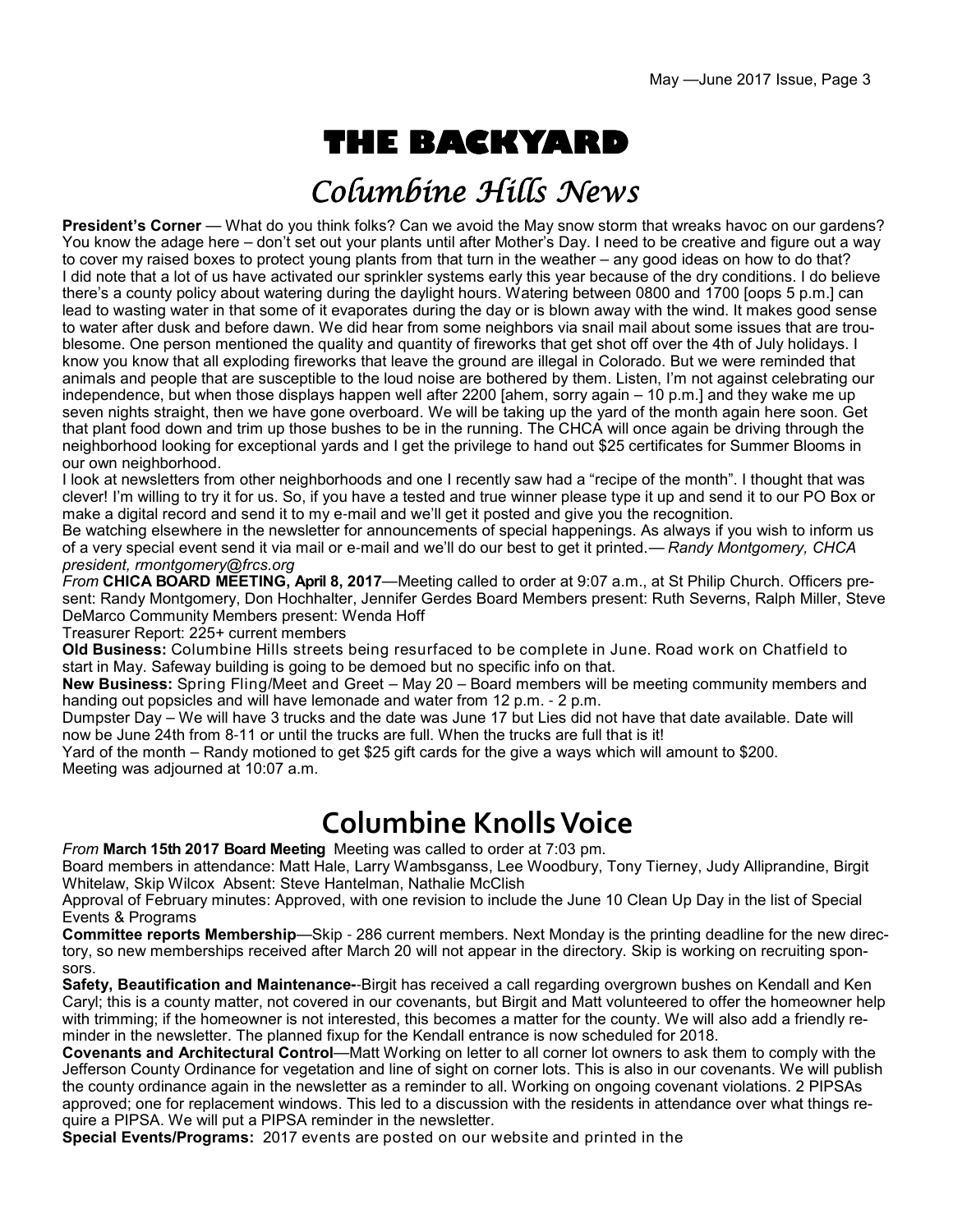newsletter.

**Old Business** Tony proposed July 11 as the date for the community presentation on identity theft.

**New Business** Association registration with the county -- Matt will update

Lee presented a proposed revision of the PIPSA neighbor signature document from "Neighbor Signature of Approval" to "Adjacent Neighbor Review," including a description of the neighbor review process.

Tony discussed the county process for obtaining "parking by permit only" designations.

**Executive Session** Matt and Lee reviewed information from our attorney concerning ongoing legal matters. - Meeting adjourned at 8:32 p.m.

### **Columbine Knolls South II REVIEW**

*From* **President's Corner** I hope everyone is enjoying the beautiful spring weather! It's such a joy to see flowers starting to pop up and the smell of fresh cut grass! Thanks to everyone who has made that extra effort to keep their property in great shape. The entire neighborhood benefits!

The Landscape Committee was busy in April completing the annual spring cleaning for the main entrance to the community at Chatfield Ave and Yukon Way. The Landscape Committee is headed by Stephanie Haberkorn with volunteers: Bob Pellegrini, Bob Haberkorn, Dean DuBois, Tom and Donna Tellchow. Thanks to any additional volunteers I may have missed and if you're interested in volunteering for future clean up please contact Stephanie Haberkorn or myself at jblake5280@gmail.com.

The Community Garage Sale, Friday June 2nd and Saturday June 3rd is coming up! The community sale will be advertised through signage and a number of online sites. We hope you'll take advantage of the opportunity to clean out items you no longer need and get out to meet your neighbors! Additionally, don't forget Wednesday June 7th will be our Large Item pick up available to all current HOA members. As a reminder this is a large item pickup, not a free for all dump day. Guidelines on the large item pickup are being published in this newsletter and on the home page of the CKSII website – www.cksii.org.

As the days grow nicer, remember we have many children in the neighborhood out playing and riding their bikes. Please slow down when driving through the neighborhood and be cautious. For those of us with little ones, be sure to teach your children tips to play safely. Hope to see you at our next board meeting May 9th. We always welcome guests!.—*Jennifer Blake, President CKSII HOA*

### Columbine West Civic Association Newsletter

*From* **A Moment With The Board** The April 12th monthly meeting was well attended as neighbors came together to learn more about the covenant concerning chickens & livestock. The language of the covenant is very clear that these are not allowed. Since Jefferson County amended their regulations concerning chicken there has been questions and concerns as to why Columbine West still doesn't allow residents to house them. Gary McCombs, CWCA Pres also spent time talking to those in attendance concerning Americans with Disabilities Act and Fair Housing Act. There had been some previous questions from a neighbor asking about the possibility of obtaining a mini horse to help with their disability. Unfortunately that neighbor was not in attendance.

As we enter into June everyone is encouraged to take advantage of Dumpster Day on June 17th (review details on front page) and then visit the Columbine West Pool for (3) FREE swim evenings, offered in June & July. August will bring back the National Night Out event to be held at the pool pavilion.

Currently we have 260 memberships as of April 12th, which is 68% of the 2017 Budget. Our events and projects are dependent on Membership dues, so we need the support of the Columbine West community through memberships to fund scheduled and potential events. The Dues Drive banners remained installed from March 1st thru April to aid as a reminder to community members. For those who have continued to pay each year, we thank you. For those who recently joined, we thank you. For those who decided to rejoin, we thank you too.

Annual elections will be at the May 10th meeting. The slate of officers is currently, Pres. - Gary McCombs, V.Pres. - John Basila, Treasurer - Cindy Coats & Secretary – Kelly Feidler. There are (3) Board Member positions currently being elected. Incumbent Board Member Sue Stevens, Incumbent Board Member Bob Beers and Candidate Tim Cooper. If you have questions or any suggestion of ideas feel free to email CWCAtalk@gmail.com. Look forward to hearing from the community. Residents are encouraged to attend any monthly meeting.

## The Leawood Rapporter

*From* **Leawood Civic Association Minutes April 5, 2017** Board Members Present: Paul O'Connor, Richard White, Chip and Angela Langowski, Rhonda Eveleth, Nancy Bock, Mike Shaw and Debby Baker.

**Treasurer's Report** - Richard presented the Treasurer's Report, which included LCA's current account balances, payments received, and bills paid. The Board discussed the new WePay payment service which has replaced PayPal on the LeawoodNeighbors.com web site.

Membership drive – At the time of the meeting, the number of new/re-new memberships are 88. Sending membership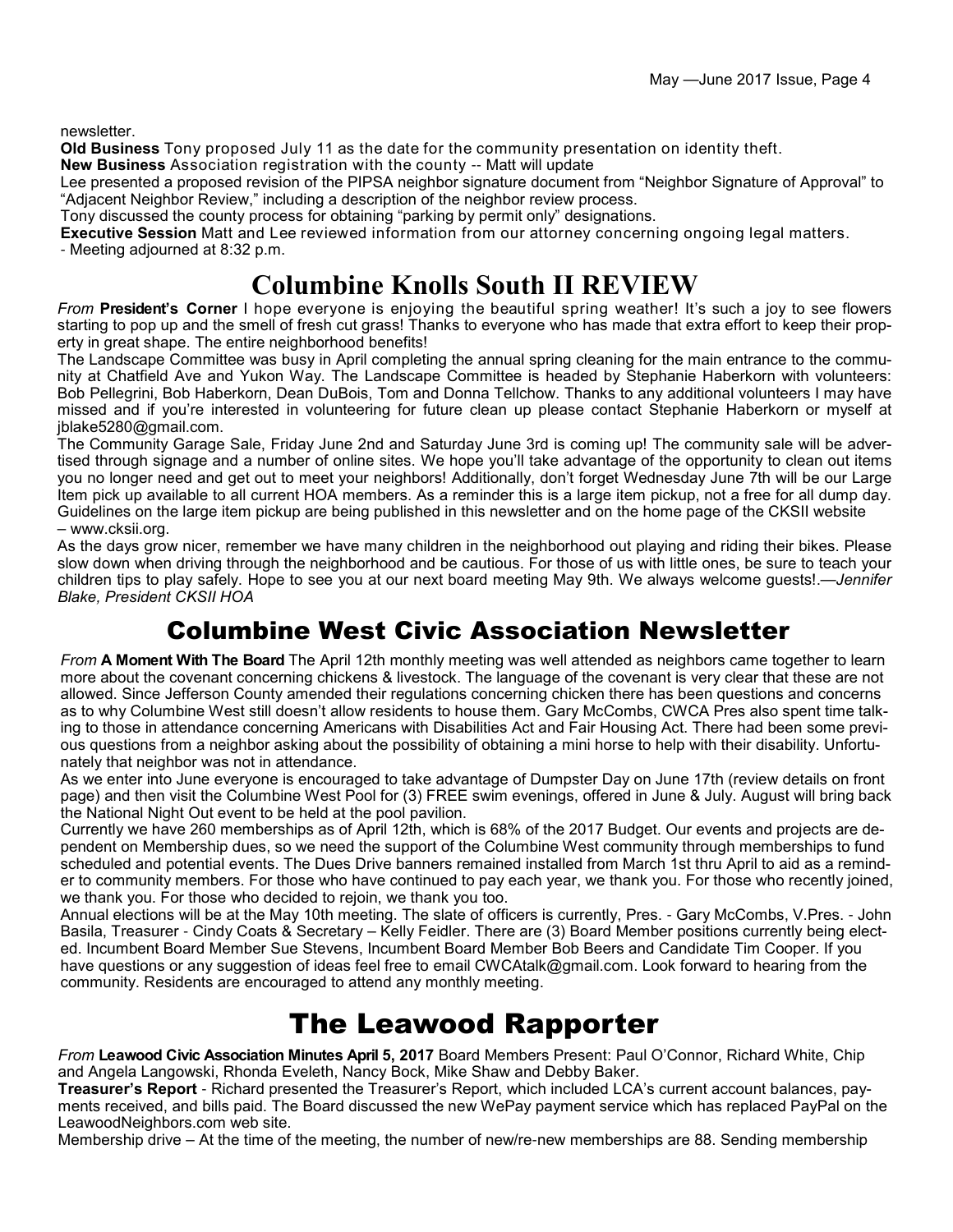mailers was discussed. The final decision will be made at next month's meeting.

2017 Scholarships – Three applications have been received. The applicants will be interviewed and a decision made at the next meeting.

Easter Egg Hunt – On Tuesday April 4th 1,300+ eggs were filled with age appropriate candy and coins. The Easter Egg Hunt will be on Saturday, April 8th, weather permitting.

2017 Front Yard Parties – Front Yard Party dates were chosen. The dates and other information will be included in the May Rapporter.

Other LCA Event Dates – The dates for the summer events were established and are as follows: Spring Garage Sale - May 19th and 20th; Neighborhood Cleanup – June 10th; Annual Picnic – August 26th; and Fall Garage Sale – September 19th and 20th.

*From* **Leawood Metropolitan Recreation and Park District Minutes April 11, 2017** The meeting was called to order at 6:35 p.m. at Leawood Elementary School's Teacher's Lounge by President Kyle Sargent. Members present were: Directors Donna Snyder/Treasurer, Debby Baker/Special Projects, Linda Smith/Secretary VP, Jennifer Dawe and Dave Padilla, Parks Manager.

**Treasurer's Report** – The Treasurer's Report was presented by Donna. Property tax and Ownership tax revenue was received and Donna was notified of upcoming Lottery funds being sent for the 1st quarter. Invoices for the month include: Weston for April landscaping services, United Site Services, Denver Water, doggie bags invoice, Waste Management, Xcel, half of Royal Signs invoice for new signage, invoice from Rich Alarcon for trash pickup, Dave's invoice, reimbursement to petty cash, and postage reimbursement for Donna.

**Parks Manager Report** –Dave reported the sprinklers would be turned on and checked around the end of April. Weston is to start their contract this month. They will be aerating, spraying for weeds and doing general cleanup to start. Dave and Jennifer marked where they would like to see new trees to go in Leawood Park. Our project for Leawood Park this year will be in two phases. The first phase will include removing the junipers from the border along the fence line at the east side of the park and adding bushes that would bloom in the spring and then leaf out. Phase 2 will be adding between 8 to 12 non-fruit bearing crab apple trees in that area and extending to the southeast corner. Also, we plan to plant several maple trees around the playground area and several pines in other designated areas, all on the east side of Leawood Park. As stated, the location will be marked for new trees for the Board members to review.

**Old Business -** Signage – A deposit was given to Royal Signs for two new signs, two new pavilion rules signs and three "no vehicle/no dumping signs". New pavilion signs will present the pavilions as property of our District, ask to be sure to clean up after use and a four-hour limit on pavilion use.

2017 Projects - Dave and Jennifer presented their plan for new trees in Leawood Park. Please see Park Manger's report for details.

Future Meetings - June, July and August meetings will be held in the Leawood pavilion.

The meeting was adjourned 8:04 p.m.— *Linda T. Smith, Vice President and Secretary*

### Woodbourne

*From* **Notes From the Annual Homeowners Meeting** The Annual Homeowners Meeting and April Board meeting were both held on April 19, 2017. This year, enough homeowners either came to the meeting, or submitted a proxy, and we were able to conduct our Annual Homeowners meeting as scheduled. Thank you to everyone who helped solicit proxies so that we could hold this important meeting. As part of the business for the event, we elected two new Board members. Thank you to Thomas Estes and Darlene Atteberry for stepping up and joining us on the Board. As many of you know, we also discussed the Fremont Street Project, and we are still entertaining options for renovating the front entrance. Three options were provided at the annual meeting, and some have indicated that perhaps other options should be entertained as well.

Now that we are through April, we get into May. Guess what? The pool will be ready to open on Memorial Day weekend. Our partners at Perfect Pools have been working very hard to make sure this will happen. If you know someone who wants to be a lifeguard this summer please tell them that they can apply online at PerfectpoolsColorado.com. With the spring comes the spring cleanup. Unfortunately this year we will not be able to hold the Tree Chipper and Shredding event on May 20, 2017, as originally planned. Keesen, who was going to be providing this service for us, has decided that they do not have the capacity to support the event this year. While we have only done this for the past two years, the Board recognizes that this is a valuable community service. We will work towards finding a new partner to support this event in 2018.

Finally, we will have the Annual Garage Sale on June 2 and June 3. This is a wonderful time for all of us to collectively hold a big enough sale that no one looking for a bargain can resist coming to our event. So dig out your unwanted treasures and make some extra money. The Board hopes you have a wonderful May, and we cannot wait to see you at the pool opening.—*James Meyer, President*

Discussion Items for May Board Meeting At our May Board meeting, we will be discussing the following: Pool Opening; Freemont Street Entrance Project; Sponsorship of Special Events; Annual Garage Sale; Summer Social Activities Just a reminder that we often do not know what will be discussed at our meeting until shortly before. Our agendas and meeting minutes are posted on our website prior to our meeting and should contain more up-to-date information. You can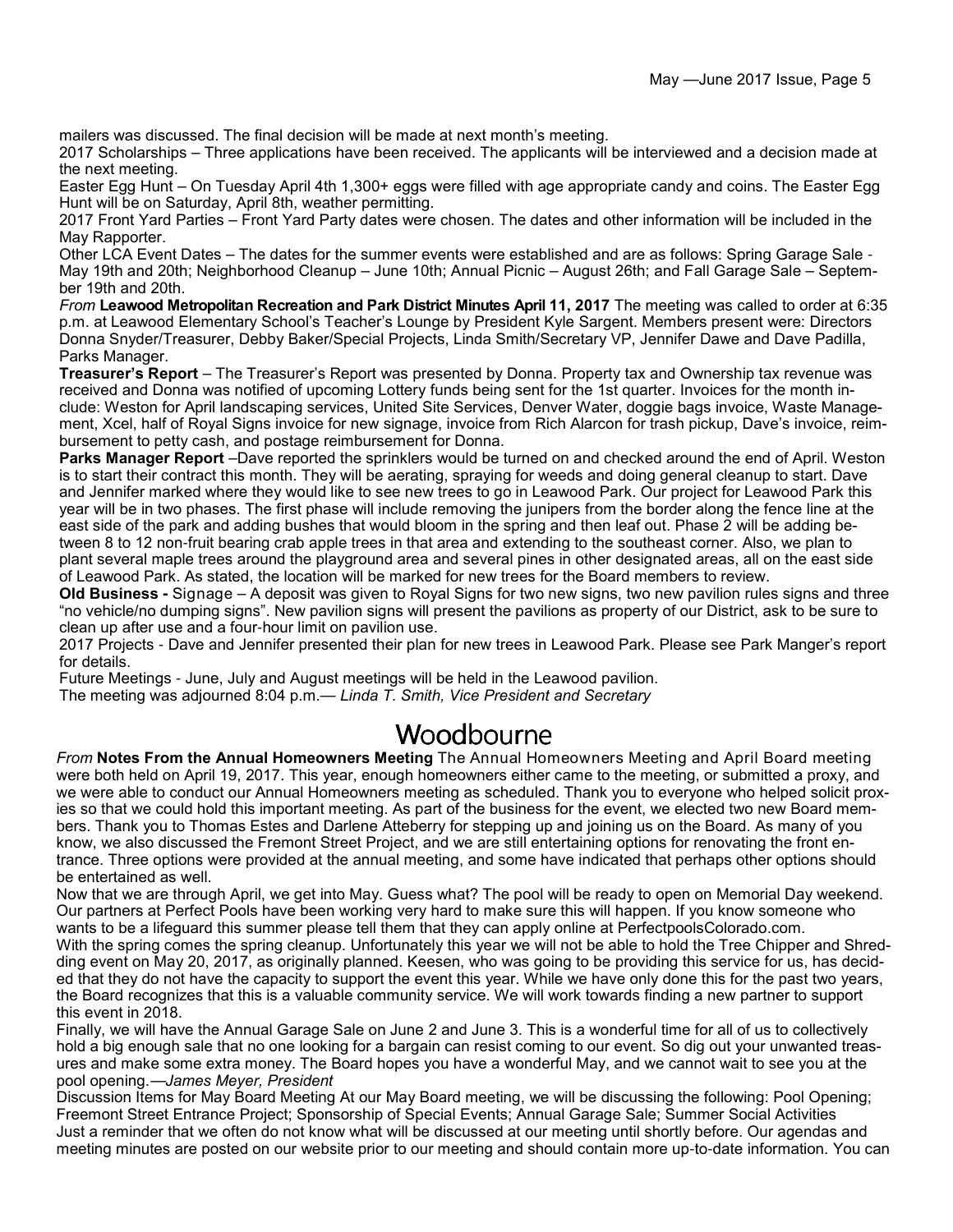also contact Management Specialists with any questions regarding upcoming or prior issues.

| <b>COHOPE Treasury Activity: March -April 2017</b> | W. R. Moore, Treasurer |
|----------------------------------------------------|------------------------|
| Beginning Balance March 1, 2017                    | 2090.24                |
| <b>Deposits</b>                                    | 60.00                  |
| Paavola \$20, Kipling Hills \$40                   |                        |
| <b>Withdrawals</b>                                 | 145.39                 |
| June Newsletter \$5.39                             |                        |
| Clement Park Shelter \$140                         |                        |
| <b>Ending Balance May 3, 2017</b>                  | 2004.85                |
|                                                    |                        |

**BEHIND the BADGE by Sherriff Jeff Shrader** June 15 is recognized as 'World Elder Abuse Awareness Day' and I thought it worth mentioning that the JCSO is committed to protecting and serving our elders each and every day. And, with about 15 percent of our population being 65 years of age and older I'd like to take the opportunity to discuss Elder Abuse in detail as well as share with you a unique opportunity for our seniors, and their care givers.

Elder abuse occurs when a crime is committed against an at-risk adult, whom the perpetrator knows to be 70 years of age or older. These crimes are often Assault, Robbery, Theft, Sexual Assault, Criminal Exploitation and Caretaker Neglect. 'At-risk adult' means any person who is seventy years of age or older or any person who is eighteen years of age or older and is a person with a disability (C.R.S. 18-6.5-102). Elder abuse most often takes place in the home where the victim lives. It can also happen in institutional settings, especially long-term care facilities. In almost 90 percent of elder abuse and neglect incidents, the perpetrator is a family member. It is estimated that more than 1 in 10 at-risk adults experience some form of abuse. For every reported incident of elder abuse, five others go unreported.



**Warning Signs of Elder Abuse Physical and Sexual Abuse:** Multiple bruising or fracturing not consistent with a falls, black eyes, slap marks, kick marks, grasp marks and fingertip bruising. Bruising around genitalia, venereal disease or unexplained infections, torn, stained or bloody clothing.

**Caretaker Neglect:** Lack of basic care, abandonment or isolation, not providing proper food or fluids, failure to provide proper health care, absence of mobility aids causing restrictive movement, absence of necessary medication and lack of personal care.

**Exploitation:** The abuser uses deception, harassment, intimidation, or undue influence. Stolen cash, missing or rerouted bank statements, retirement accounts depleted, cashed benefit or pension that is not given to beneficiary. Telling someone something costs more than it did, person is made appointee or power of attorney and this person withholds money so a person is unable to afford necessities. Persuading or forcing a person to transfer money, bank accounts, property, assets, and financial affairs to another person, and not allowing a person to be admitted to residential care because a person doesn't want it to impact their inheritance.

**How To Prevent Elder Abuse** Educating seniors, professionals, caregivers, and the public on abuse is critical to prevention. If you're an older adult, you can stay safe by:

Planning for your own future. With a power of attorney or a living will, you can address health care decisions now to avoid confusion and family problems later. Review your will periodically.

Seek independent advice from someone you trust before signing any documents.

Staying active in the community and connected with friends and family will decrease social isolation, which has been connected to elder abuse.

Open, and send, your own mail. Have your own phone, and do not give personal information out over the phone. Know your rights. If you engage the services of a paid or family caregiver, you have the right to voice your preferences and concerns.

**How to Report Elder Abuse** If abuse or exploitation of an at-risk adult is observed, or if there is reasonable cause to believe that an at-risk adult has been abused or exploited or is in imminent risk of abuse or exploitation please call the Sheriff's Office at 303-277-0211, or your local law enforcement agency.

**Mandatory Reporting** Certain professionals (and their staff and volunteers) are required to report if they observe the abuse, neglect, or exploitation of a person who is at-risk or has reasonable cause to believe that an at-risk adult has been abused, neglected or financially exploited within 24 hours after making the observation or discovery of abuse. The mandatory reporter\* who makes a report in good faith will be immune from civil or criminal liability. However, willful failure to report or filing a false report can be prosecuted under the law. For more detailed information download the Mandatory Reporting of Elder Abuse Fact Sheet. (Insert PDF)

\*Mandatory reporters include: health care professionals, pharmacists, psychologists and mental health care providers, social workers, long-term care providers, care facility staff, home health providers, clergy members, law enforcement officials and personnel, court-appointed guardians and conservators and personnel of banks and other financial institu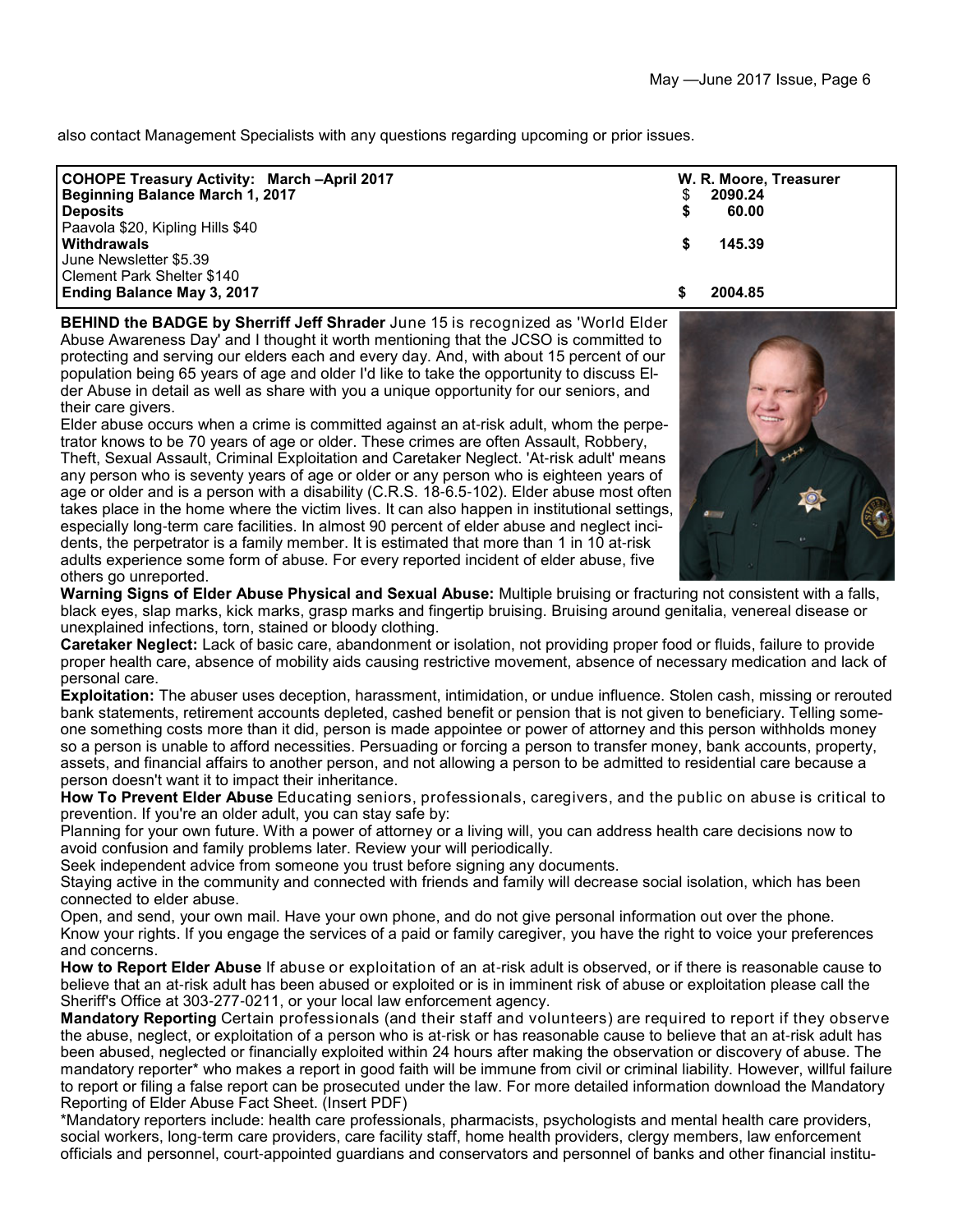tions.

**Senior Law Day** The Jefferson County District Attorney's Office is hosting its 7th annual Senior Law Day on June 3, offering educational seminars for seniors and for others who may be facing challenges with their aging parents. Topics include: Medicare issues; investment fraud; wills/trusts; and identity theft. For more information, or to register, contact Cary Johnson at 303-271-6970 or visit www.jeffco.us/district-attorney/senior-services/senior-law-day/

**Scenario based training** A glimpse into our academy's playbook will reveal the most critical piece of its success - role players. We've used role playing for many years, there is no doubt that it is an effective teaching strategy. Scenario based training allows recruits to make mistakes and explore options and solutions in a non-threatening environment. And besides, it's fun for both the trainee and role player.

Beginning this summer, I am venturing to offer up the role playing opportunity to our citizens as a way to make a difference in your Sheriff's Office. Academy role players will be used to portray bank robbers, terrorists, crime victims, and witnesses. In varied scenarios they may carry weapons (simulated), engage in shout-outs with trainees and should be prepared to act in these types of scenarios:

Traffic stops; Domestic violence; Officer safety; Report writing; Suspect interview; Victim response; Active shooter; Hostage negotiation.

Individuals willing to devote their time to the practical, real-life scenario training as role players are asked to submit their interest on http://jeffco.us/sheriff/community/volunteer-opportunities/. Be sure to check out the other opportunities available on the website and share the Academy Role Player Flyer with anyone 18 years and older who may be interested in maintaining Jefferson County as a safe place to live, learn, work and play.

To take a peek inside the academy from the perspective of a recruit visit our Jefferson County Sheriff's Office and Lakewood Combined Regional Academy webpage.

#### **Foothills June Events**

**Family Nights at Foothills Outdoor Pools** Each Foothills outdoor pool site will have a set night dedicated to staying open later into the evening hours for busy families. Fees on Family Nights are valid during the day of the week and time assigned to each pool site. \$2 per individual, \$8 per household. Valid June through mid-August. www.ifoothills.org/pools/

\* Mondays, 6:30-8 p.m. at Weaver Hollow Pool (12750 W. Stanford Ave., Morrison 80465)

\* Tuesdays, 6:30-8 p.m. at 6th Avenue West Pool (400 Holman Way, Golden 80401)

\* Wednesdays, 6:30-8 p.m. at Deer Creek Pool (8637 S. Garrison St. Littleton 80128)

\* Thursdays, 5-8 p.m. at Columbine West Pool (7046 S. Webster St. Littleton 80123)

**Concerts in Clement Park** Performances are family friendly and held in Clement Park (7306 W. Bowles Ave. Littleton, CO 80123) at the Grant Family Amphitheater. Concerts are free thanks to grant funding and community business sponsors. Bring blankets or lawn chairs, parking is free, glass containers are prohibited, dogs on leash welcome. For the full line up, visit www.ifoothills.org/concerts

JUNE – Thursdays at 7 p.m. June 1 – Groove 'N Motion June 8 – Members of Paper Bird June 15 – Denver Jazz Club Youth All Stars June 22 – Ryan Chrys and the Rough Cuts June 29 – Half Pint & The Growlers

**Pool Parties at Foothills Pools** Cool off at Foothills Park & Recreation District's June pool parties. Admission fee is only \$3 per person during open swim hours. Organized games, activities, food and prizes will be happening at the following locations and times:

\* Saturday, June 10, 1-3 p.m. – Pool Party at Lilley Gulch Recreation Center (6147 S. Holland Way, Littleton 80123)

\* Saturday, June 17, 11 a.m. – 1 p.m. – Pool Party at Columbine West Pool (7046 S. Webster St. Littleton 80123)

\* Saturday, June 24, 12-2 p.m. – Pool Party at 6th Avenue West Pool (400 Holman Way, Golden 80401) For more information, call 303-409-2100 or visit www.ifoothills.org/events

**Kids Hit Range Balls FREE in June** During the month of June, kids hit range balls FREE Monday-Friday from 2-4 p.m. at Foothills Golf Course (3901 S. Carr St., Denver 80235) and Meadows Golf Club (7007 Meadows Golf Club Dr., Littleton, CO 80127). www.foothillsgolf.org

**Saturday, June 17 – Foothills Golf Expo** At this FREE event, try out the latest equipment from leading golf manufacturers, pick up gear during our pro shop sale, take advantage of 15-minute lessons, door prizes and more. Saturday, June 17, 10 a.m. - 2 p.m. at Meadows Golf Club (7007 Meadows Golf Club Dr., Littleton, CO 80127) www.foothillsgolf.org

**Father's Day Special, June 18** All dads swim free during open swim hours when accompanied with their child(ren) at Foothills Park & Recreation District's indoor and outdoor pools on Sunday, June 18, 2017. Open swim hours vary at each site, call for hours. For more information call 303.409.2333 or visit www.ifoothills.org/events.

- \* 6th Avenue West Pool (400 Holman Way, Golden 80401)
- \* Columbine West Pool (7046 S. Webster St. Littleton 80123)
- \* Deer Creek Pool (8637 S. Garrison St. Littleton 80128)
- \* Lilley Gulch Recreation Center Pool (6147 S. Holland Way, Littleton 80123)
- \* Ridge Recreation Center (6613 S. Ward St., Littleton 80127)
- \* Weaver Hollow Pool (12750 W. Stanford Ave., Morrison 80465)